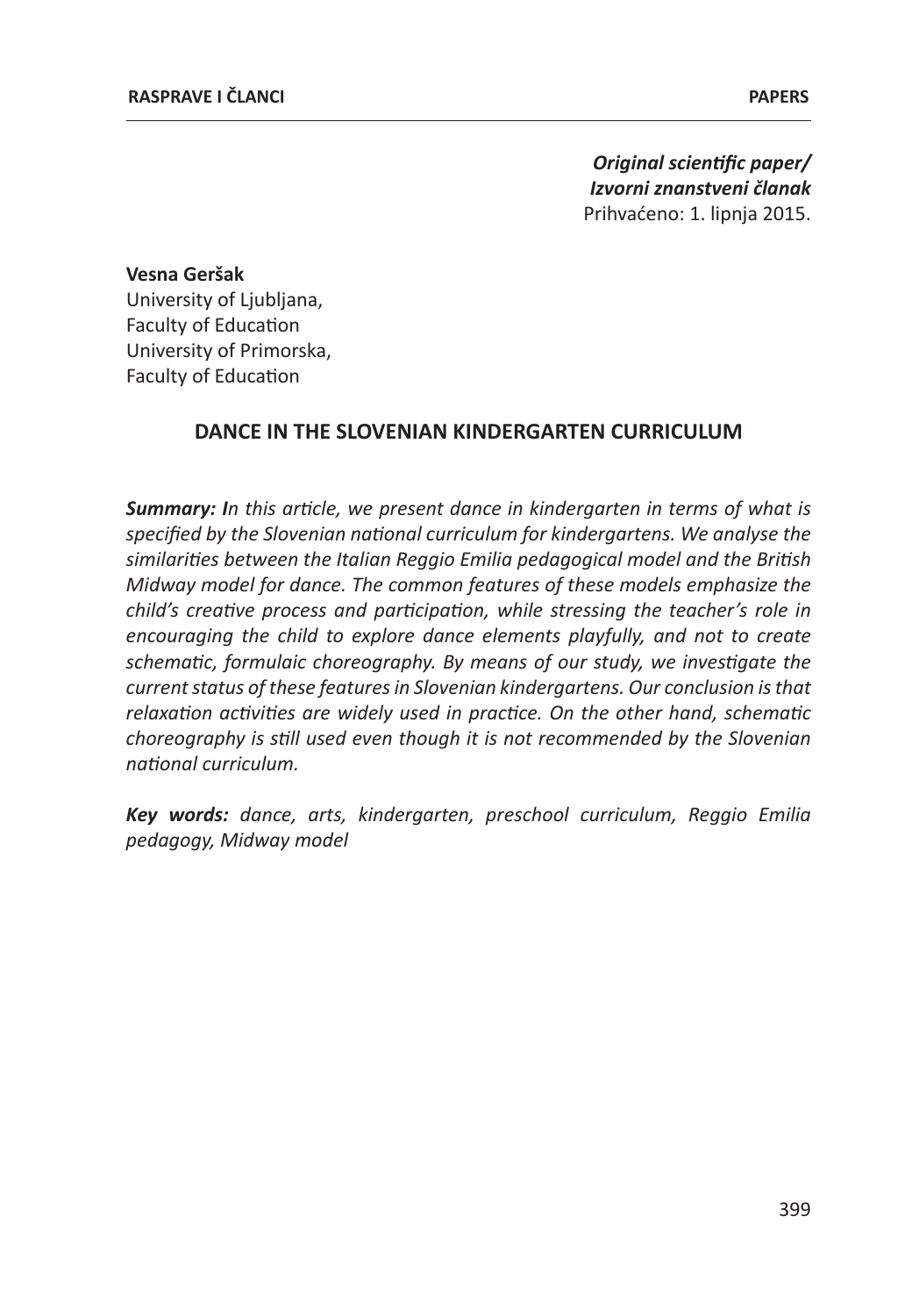## **1. Introduction**

In the Road Map for Arts Education (UNESCO, 2006), it is emphasised that we need to recognise the value and use of arts in the education process, to understand its importance in the development of cognitive and social skills, and to note that it encourages innovative thinking and creativity. The "Arts in Education" approach considers the arts to be a way of teaching and exploring general areas of the curriculum. Such an approach tries to spread the positive effects of using arts education to all children and comprehensively into the many areas of kindergarten and school curriculums.

The teacher's recognition of the children's capacity for dance and the wonder this experience offers, enable the teacher to enter the unknown as a place of wonderment and new learning. Not only does the teacher find her own dance, she also discovers the importance of group dynamics and learning from each other. Ultimately, the teacher recognises the emergence of democracy as an applied pedagogical practice (Sansom, 2015: 29).

How well does the Slovenian national kindergarten curriculum follow these guidelines/approaches, and how do Slovenian kindergarten teachers integrate dance in daily activities?

# **2. Analysis of Arts in the Slovenian Kindergarten Curriculum**

A strong component of early childhood education in Slovenia is the focus on creating stimulating learning environments that encourage play, exploration and participation. The Curriculum for Kindergarten (Kurikulum za vrtce, 1999) defines the arts as a tool that allows children to realise their creative potential, which is reflected in their playful exploration of the world.

Children experience the arts, communicate through the arts, practise invention and creation of the arts, realise and develop their artistic imagination and expand their field of aesthetics. Educators encourage curiosity and the enjoyment of artistic activities by creating rich, diverse environments that enable children to experience themselves and others, their surroundings and the arts.

Examples of dance activities for children aged 1 to 3 The child can do the following:

- make up their own movement, movement sequences and positions;
- move and dance with their whole body, explore the possibilities of movement in various parts of the body, combine simultaneous and consecutive movement;
- try fast and slow, fluid and choppy, and tense and relaxed movement;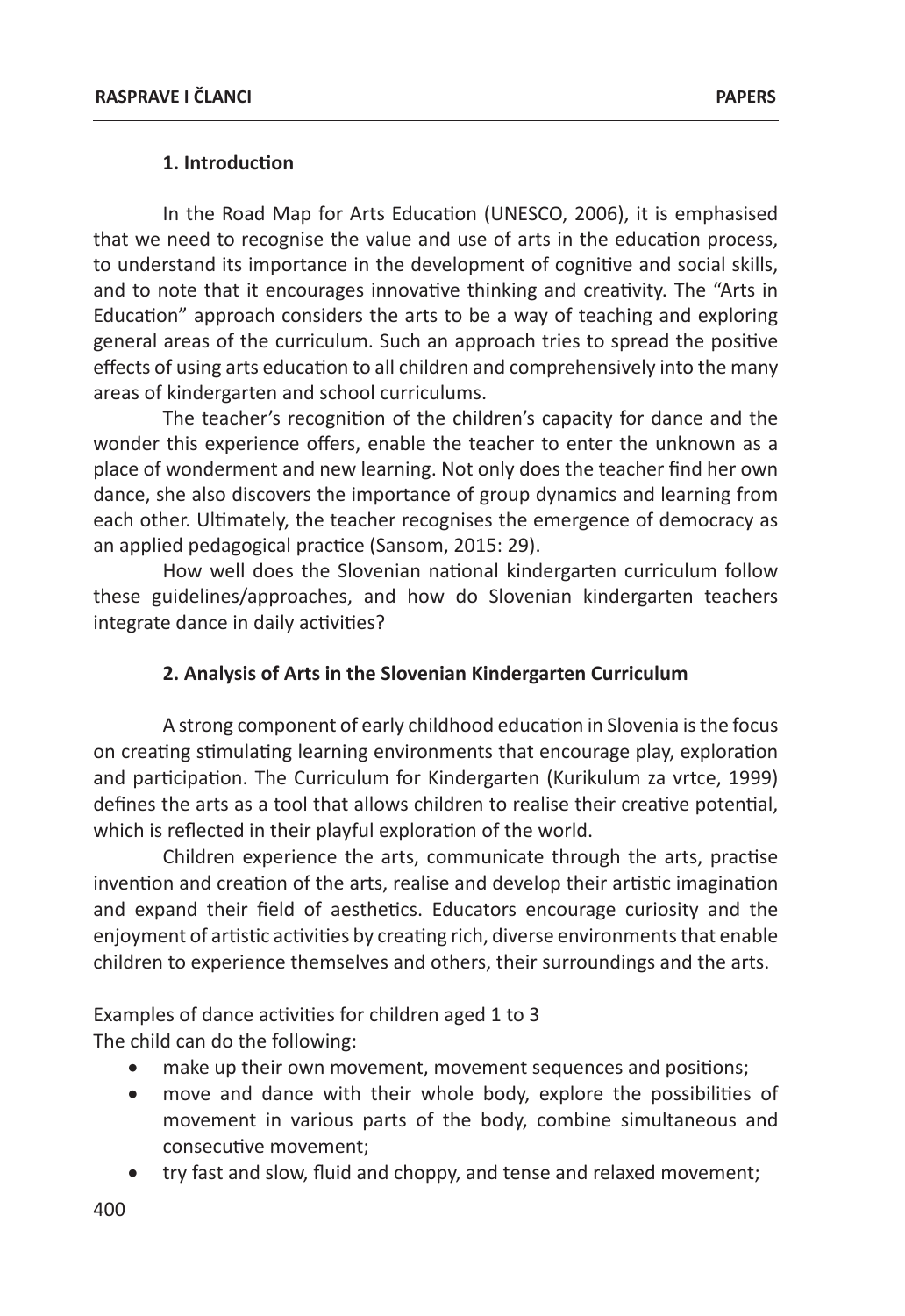- feel the difference between moving and standing still, and nonlocomotion (bending down, stretching, turning, swaying on the spot) and locomotion (crawling, climbing, walking, running, jumping);
- try movement with different bodily orientations (rising, falling, closing, opening, advancing, retreating), large or small amplitude, high and low horizontal levels;
- observe the teacher or a guest dance (Kurikulum za vrtce, 1999).

Examples of dance activities for children aged 3 to 6 The child can do the following:

- communicate, create and express themselves through movement;
- improve control and awareness of body parts and the whole body in various forms of movement and stillness;
- differentiate between focused movement and relaxation:
- play and practice coordination and balance;
- observe, dance and understand the elements of stillness and movement in one place or in various floor and spatial patterns, at various tempos, rhythms and varying degrees of tension, and connect these elements into short or long, more or less independent dances;
- perceive the relation of one body part to another, the relation between the body and the floor or an object, and the relation between dancers in a pair and in a group;
- create short dances for drama performances and videos (Kurikulum za vrtce, 1999).

In analysing the activities recommended by the curriculum, we can see that the emphasis is on creating, trying, combining, experiencing, expressing, communicating, developing, playing, observing, differentiating, implementing, assembling and feeling dance/through dance.

Arts (dance) activities in kindergarten should focus on the process through which a child explores, looks for and eventually finds the answer to a thought provoking, organizational or physical task, during which the adult encourages every noticeable improvement. The adult does not evaluate, comment on or critique the child's work, and does not encourage the child to make a schematic, regular, simplified version (an example of this is teaching a previously set dance routine). The adult does not interfere in the child's aesthetic judgment. One key factor in this kind of teaching is that the teacher recognizes that the process is more important than the result. The teacher follows the child's progress and encourages them to explore new forms of dance, movement and motifs through games and questions. When using dance as a way of teaching, it is important that the teacher not interfere too much in the child's creative process (as in supplying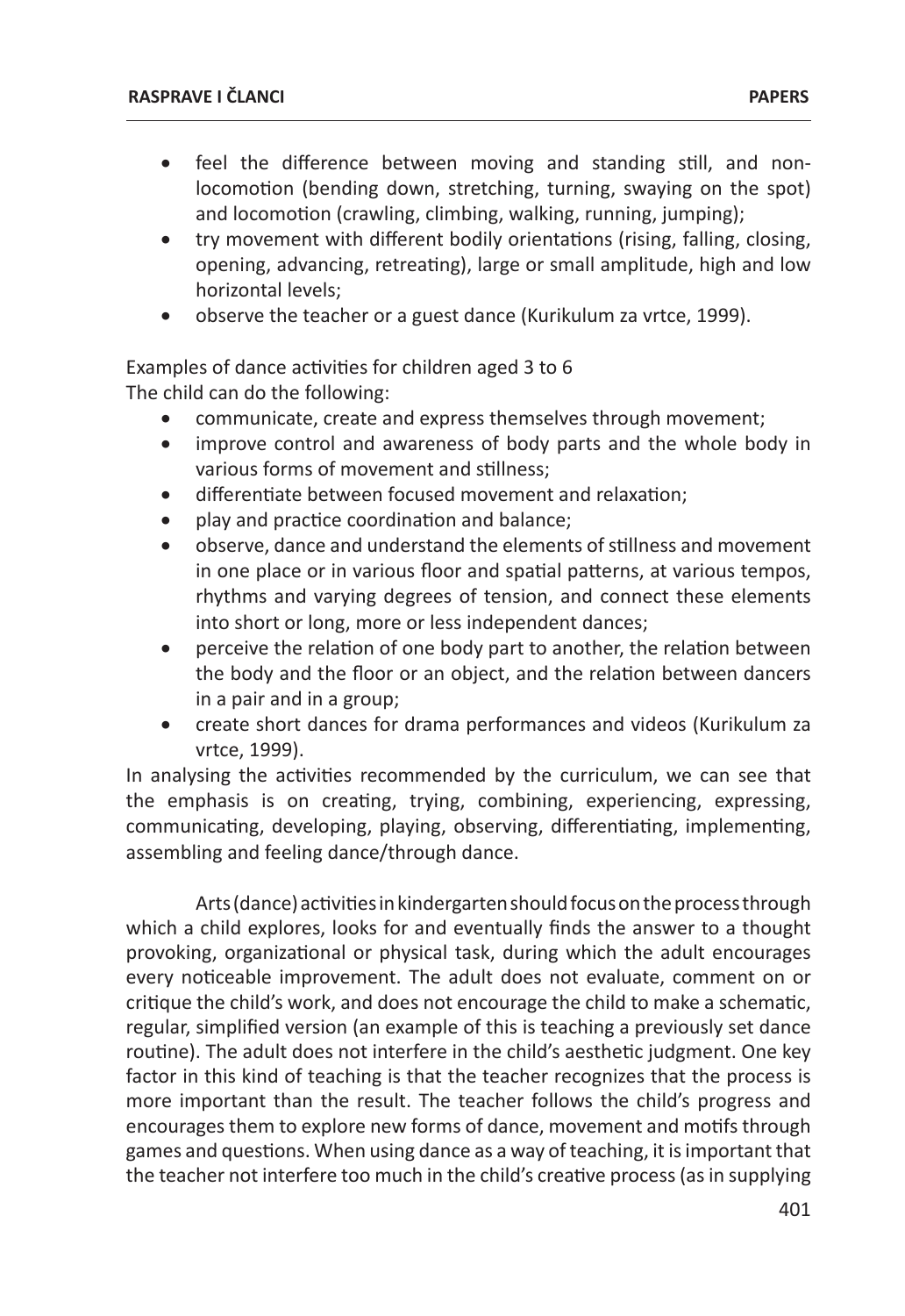them with set forms), but allow the child to explore and create, leading to dance sequences.

#### **3. The Reggio Emilia Approach – Italian Kindergarten Model**

The Reggio Emilia pedagogical approach (Malaguzzi, 1998) does not prioritize verbal expression. The developers believe that other forms of expression are neglected in traditional classrooms, and that children are therefore deprived of certain aspects of experiencing and expressing the world around them. Nonverbal interaction through movement or dance, and communicating through touch and movement are essential in the early stages of a child's development.

The creative arts activities in the Reggio Emilia approach all follow these three conceptual phases: **surprise, experience and expression** (Geršak and Korošec, 2011:69).

The first phase is the **surprise**; children need solid motivation to be creative. The theme on which the children work has to be interesting and important. Surprise arouses their interest, while at the same time it creates a need for them to increase their knowledge about what they discuss and experience. Without an emotional connection to the topic, the child will quickly become bored and stop paying attention.

The second phase is **experiencing**; in this phase, the children get acquainted with the place, the materials, the objects, the form, the voice, etc. They need to be offered as many experiences and as much information as possible from various sources. Teachers organize visits to museums, theatres, concerts and performances; they enable the children to explore nature, leaf through books, create sounds, listen attentively, and think of ideas for a character in a story, how the story could develop and what would follow, etc.

**Expression** is the third phase, when the children put their experiences into new relations; they use objects as tools or as animated objects in new relations and positions. The children experiment and explore the potential for creativity based on the available information and material, what is taking shape, what is happening around them and what happens if they do something in a certain way.

The children also present and view their creations. In the Reggio Emilia approach, documenting the whole process forms the basis for further expanding the project at hand.

This approach also stresses the importance of the alteration of the traditional role of teachers: they do not carry out a (set) program like dispensers of knowledge, but are explorers and creative, thoughtful designers of individualised programs. Teachers' task is to look for and follow the child's interests and activities, and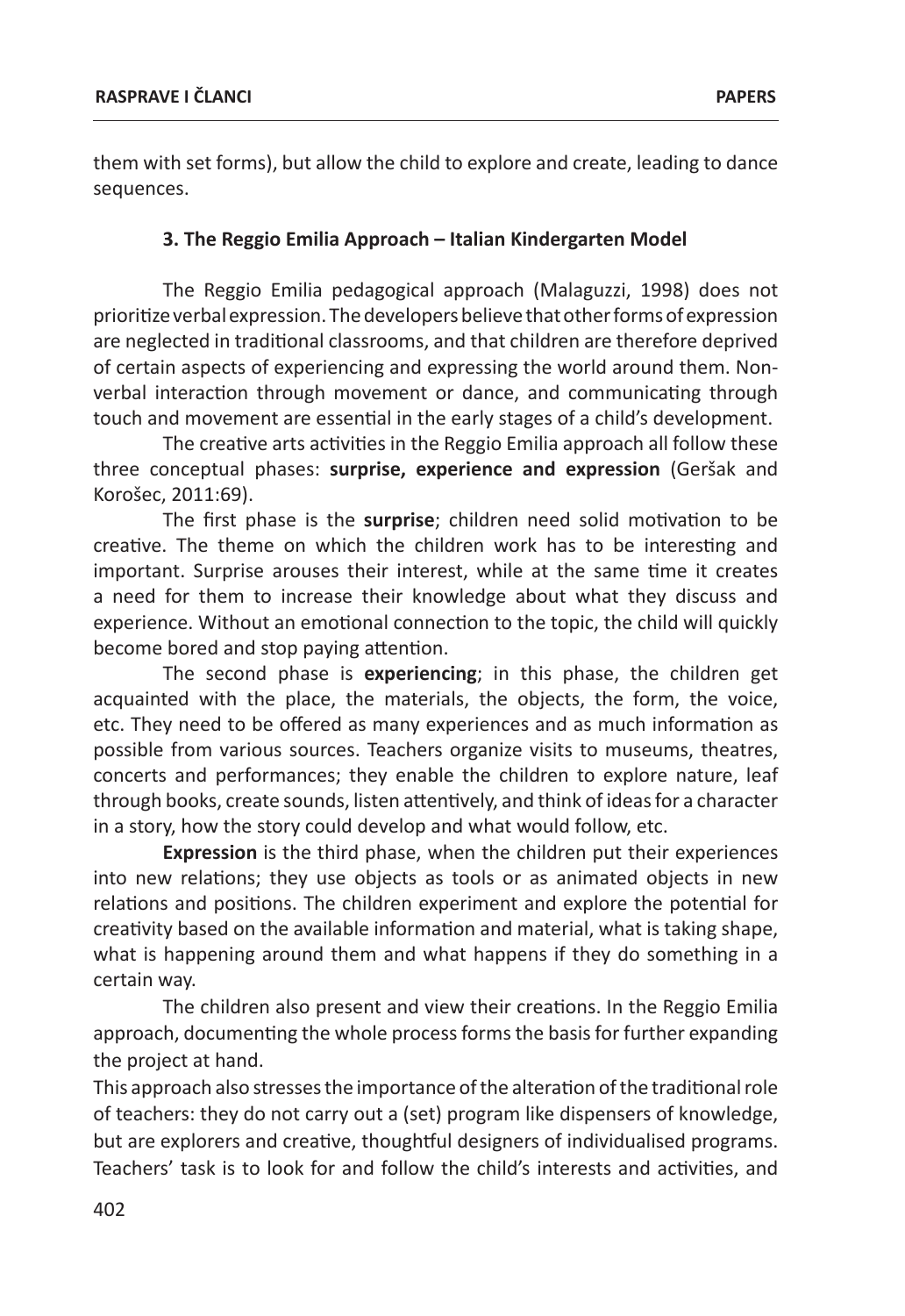to constantly try to help the child explore and maintain interest. It is important for teachers to reflect on what their contribution should be and what the child should be contributing (Špoljar, 1999).

## **4. The British Midway Model and Its Similarities to the Reggio Emilia Approach**

The Midway model for dance arts in education (Smith-Autard, 2002) combines two poles: the pedagogical (process) model and the model of professional dance teaching.

The pedagogical model is based on the process and is the most important element of dance creation. The model of professional dance teaching has more objective goals and is focused on the product - dance choreography, which is mostly pre-assembled and does not allow the participation of children.

The Midway model combines the best practices of both opposing models, pedagogical and professional, where dance activities can offer a child opportunities for research, implementation, reflective appreciation, expressing, creating, rendering, aesthetic experience, the satisfaction of completing the process and presenting it to others.

In this way, the art of dance offers the child development in the cognitive, emotional, social and psychomotor domains (Geršak and Lenard, 2013).

The Midway model of the art of dance in education recommends the use of the following three phases in the creative process: **creating, implementing and observing** (acknowledging dance) (Smith-Autard, 2002). This three-phase model is an extremely flexible structure in early childhood, and its meaning depends on the developmental characteristics of the children. The creative phase can mean "doing", "trying" or "assembling"; the implementation phase can mean "doing", "showing" or "dancing"; and the observation phase can mean "watching", "perceiving", "discussing" or "drawing" dance. It is important to remember that the aesthetic and creative aspects of dance education have much in common with those of drama, music and visual arts.

The Midway model contains the best of both models and includes new ideas about dance arts collaborating with the full range of types of education: developmental, artistic, procedural, aesthetic and cultural education. It employs the three-phase model as a basis for the experiential learning of children and offers a sense of the cultural role of dance arts (Geršak and Lenard, 2013).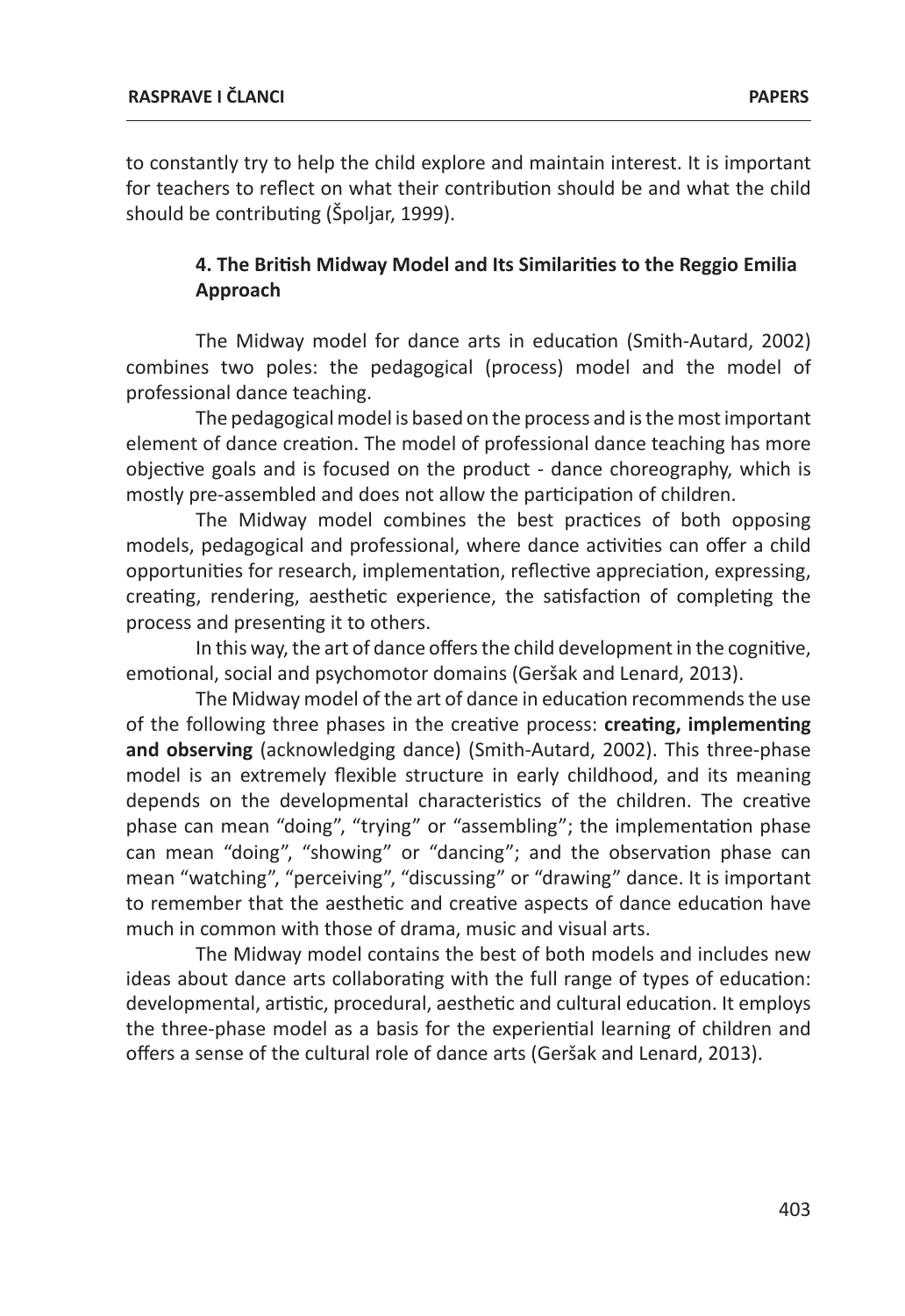## **6. What Do the Slovenian Kindergarten Curriculum, the Italian Reggio Emilia Approach and the British Midway Model Have in Common?**

The key conclusion in Kroflič and Gobec (1995) was that creative dance activities affect how children (and their teachers) develop creatively and how they build a positive self-image, all while emphasizing the process and not excluding the end product. The kindergarten curriculum, the Reggio Emilia approach and the Midway model all emphasize creativity and participation – the child's active role in the creative process. We can also note that the three approaches support the notion of having a teacher who motivates, supervises and encourages the children without offering them preset patterns (choreography). Dance arts are not only important in the sense of creative thinking and implementation; they are also an important aspect of aesthetic education.

These methods include the appropriate structural tools that help to develop creativity and can be used in a broader sense to adapt to various situations (Davies, 2003). The goal of introducing dance activities in early childhood is to encourage the development of a child's natural abilities by offering them as many chances as possible to be creative and by helping them to compose simple dance sequences.

When small children dance, their dancing passes from one form to another without becoming a repetitive sequence. This does not mean that there is a lack of concentration, but that various paths and threads are intertwining. Improvisation like this is characteristic of three or four year-olds and can later serve as a more formal base for playful dance exploration. When the time comes for us to help with creating dance, there are many tools that we can use when working with children in kindergarten. A good starting point is a basic understanding of the following elements of dance: space, time (tempo) and energy (power). These are tools with which we can introduce motivation in a creative way. A child's internal motivation comes from past experiences, imagination and the reliving of emotional states. External motivation may include the observation and exploration of their environment, manmade objects, music, sounds, poetry, children's stories, emotional encouragement, clothes and various props. Using a range of props encourages children's imagination, which in turn enriches their way of expressing themselves through dance. Our encouragement helps children to open up and express things that they cannot express in words.

Harries et al (2009) believe that children can be imaginative and creative through dance, without being afraid of making mistakes. In creative dance there are no right or wrong ways of expressing yourself. Through dance, children can build a sense of their own constantly improving abilities. They are given the chance to react to various stimuli individually (in their own natural way) or in interaction with a group. Meanwhile, they can develop their own ideas and ways of being creative.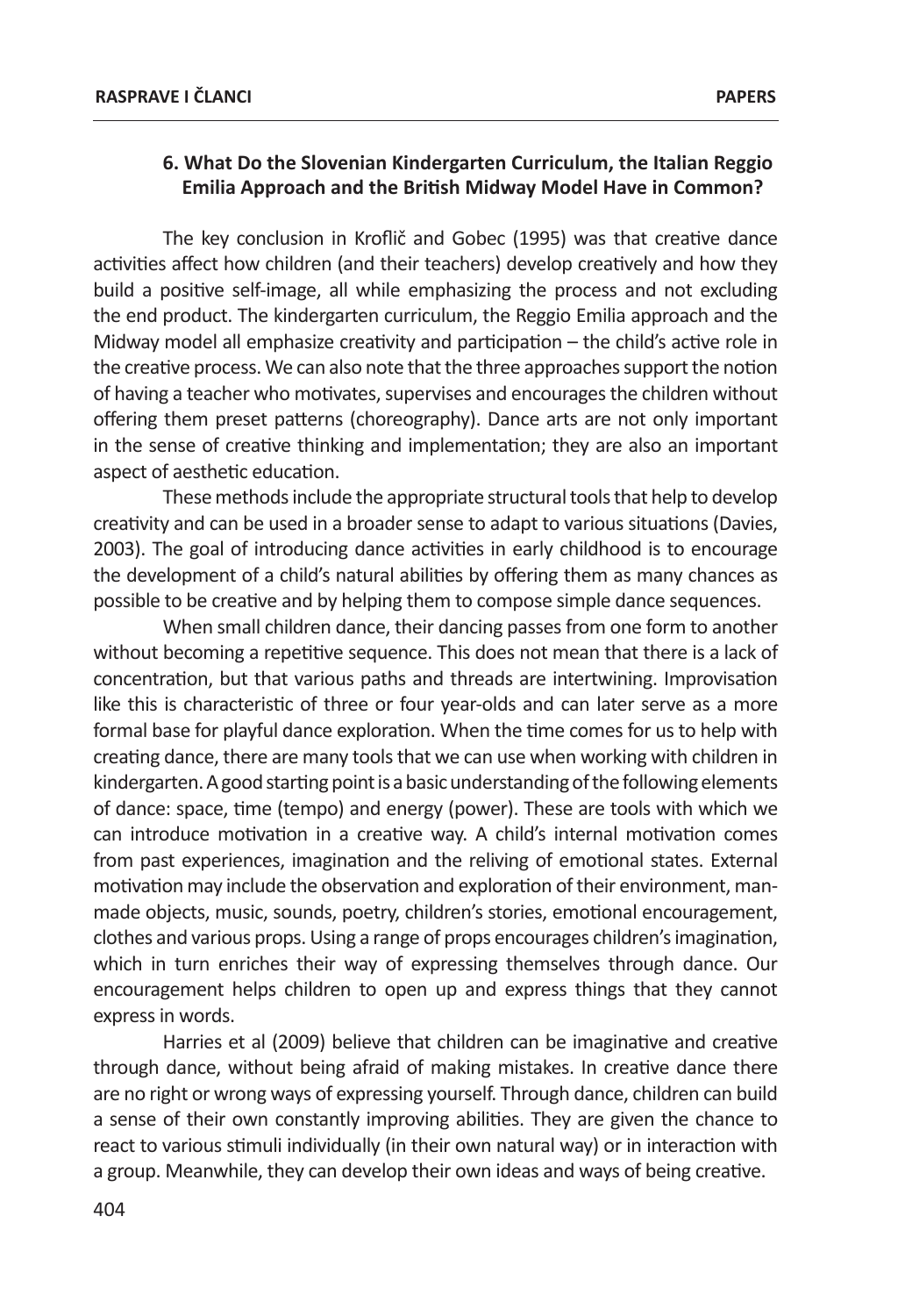### **The Research Problem and Aims**

The aim of our empirical research is to gain an understanding about the status of dance in Slovenian kindergartens and to explore similarities between the ideas from the Midway model of the art of dance in education and those from the Reggio Emilia approach. We were interested in establishing how often kindergarten teachers incorporate creative dance activities in their classrooms (pedagogical model), compared to how often they incorporate actual dance choreography (professional model).

### **Research Question**

To what extent do Slovenian kindergarten teachers follow the professional or the pedagogical models?

### **Research Sample**

The research sampling in this quantitative research was stratified. We collaborated with kindergarten teachers from the 1st round of a project carried out at the Faculty of Education, University of Ljubljana entitled "Professional Training of Teachers in the Elements of Special Pedagogical Principles of the Reggio Emilia Concept in Pre-School Education in the Years 2008–2013". A total of 810 kindergarten teachers from various regions participated in this research project.

## **Data Collection and Processing**

Our research was conducted through training Slovenian teachers to use certain elements from the Reggio Emilia approach (Geršak, 2010). Before training, the participants answered a closed-ended questionnaire about using dance activities in kindergarten, and about the inclusion of various forms of dance in their work with children. We processed the resulting data by using basic statistics and histograms. The arithmetic mean (average) for each variable was calculated.

#### **Results**

From the results we can conclude that kindergarten teachers i) are still following the professional model for teaching dance, ii) are teaching preset forms of dance (choreography), and iii) are focusing on the end result (performance in front of an audience). 27.4% of the participating teachers create a short piece of choreography a couple of times per month and teach it to the children. 7% of teachers do this a couple of times per week, and 49.6% do this a couple of times per year (Figure 1).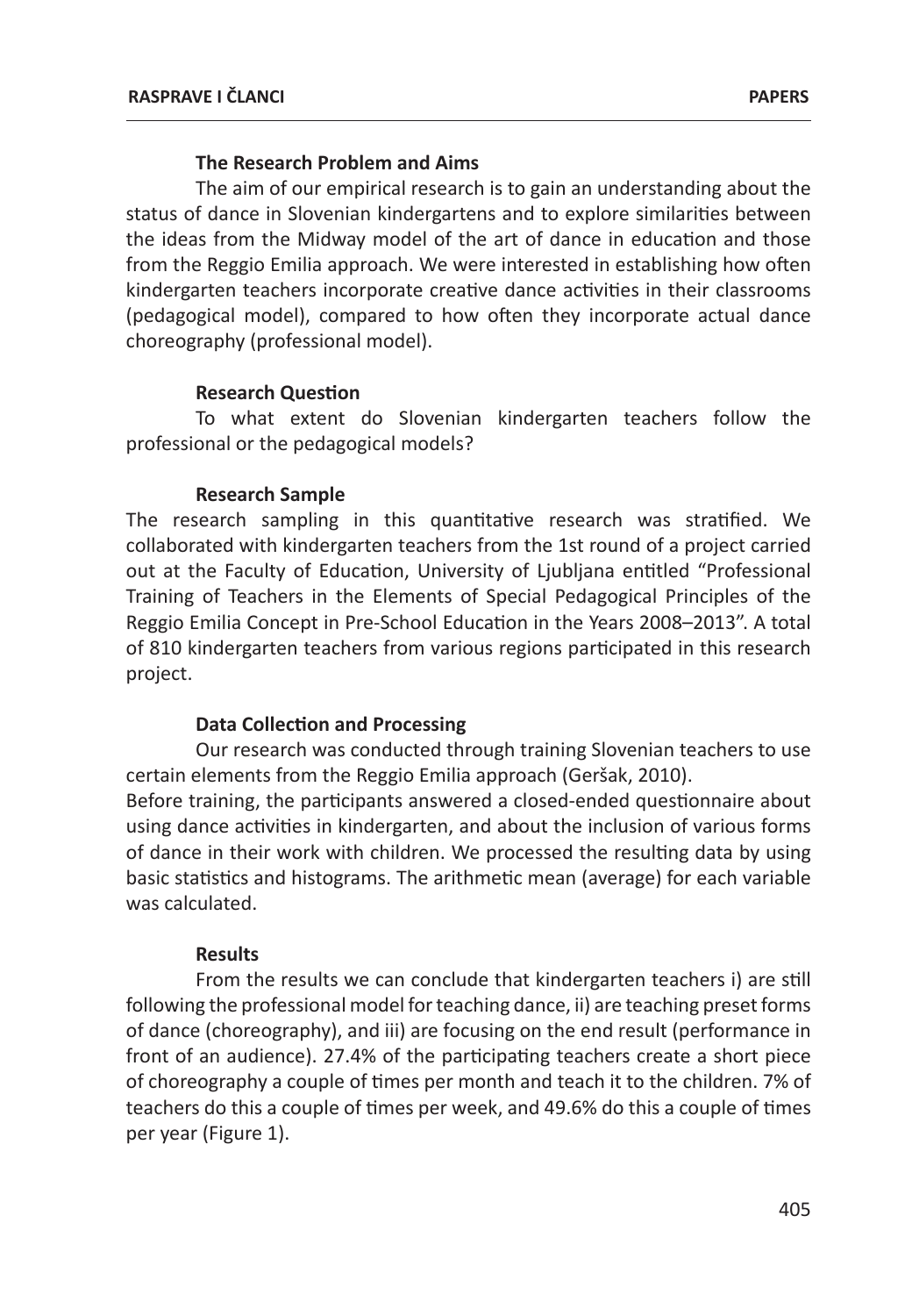

**Figure 1:** *The frequency of teaching preset choreography in a group.*

The results also showed that the kindergarten teachers who use movement and dance in their daily classroom activities, mostly use movement games with a preset structure, or use relaxation activities, without focusing on developing any elements of dance (Table 1 and Figure 2).

| Daily use of movement and dance<br>activities |    | ℅        |
|-----------------------------------------------|----|----------|
|                                               |    |          |
| movement games                                | 32 | 29.62963 |
| folk dances                                   | 2  | 1.851852 |
| expressing content through dance              |    | 6.481481 |
| children's dances – choreography              |    | 0.925926 |
| social movement activities                    | 13 | 12.03704 |
| imaginative content                           | 12 | 11.11111 |
| relaxation activities                         | 41 | 37.96296 |

**Table 1:** *Daily use of movement/dance activities.*



**Figure 2:** *Daily use of movement-dance activities.*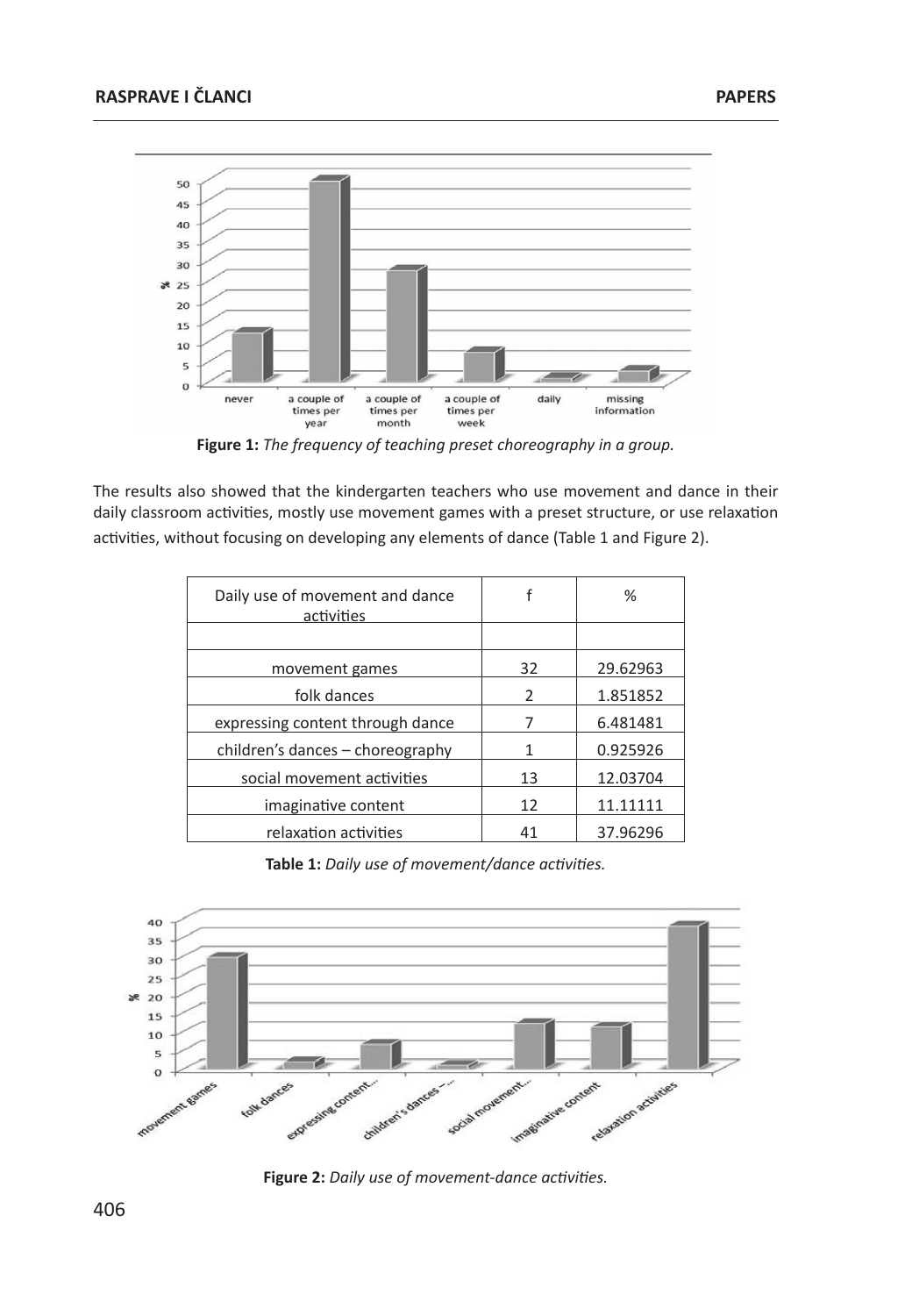Based on our results, we can say that there are two main approaches being used in Slovenian kindergartens; the first is based on relaxation and does not focus on developing various elements of dance, and the second is the professional approach, which is focused on choreography and the final product (performance). This set choreography is usually performed for parents, relatives and guardians.

#### **7. Discussion and conclusion**

The professional model does not allow for the child to be creative or expressive, and it often does not take into account the child's natural way of moving. In this model, the teacher uses the children as a tool, which is inadmissible in pre-school dance pedagogy. Creating and remembering can be very simple if we consider contemporary views on the functioning of the brain. We do not need to emphasize dance elements, uniformity and consistency to achieve an end result (from a process). Such an approach does not allow the development of individuality, which is a key component of education.

Even though this is a complex matter, we need to evaluate the knowledge that we put into the process (partially through the end product). This is why we recommend the use of the Midway model of three-stage learning, which includes an "aesthetic product", but does not exclude doing and appreciating dance art. We need tools to measure the knowledge, skills and understanding that the child has obtained. One way of evaluating your set aims could be by evolving certain elements of dance (space, energy and time). In the end product we could verify whether the children experience these elements any better than before.

By analysing the activities recommended by the Slovenian Kindergarten Curriculum (Kurikulum za vrtce, 1999), we found that the emphasis is on the process (imagining, testing, combining, experiencing, expressing, communicating, creating, playing, observing, differentiating, doing, assembling and feeling of/through dance). These activities are appropriate for pre-school children. The Reggio Emilia approach also recommends using dance activities as one of the central components of teaching in kindergarten, and it emphasizes participation. These two approaches have several things in common with the Midway model in dance pedagogy, which emphasizes the creative process as well as the appreciation of dance. In all of these approaches, the teacher takes into account the developmental characteristics of the child and is open to the child's ideas in "100 languages" while encouraging the child to explore the elements of dance in a playful way. Although similar approaches have been known for decades in Slovenian dance pedagogy, these concepts are still unrealised. We are trying to implement these dance pedagogy concepts by educating teachers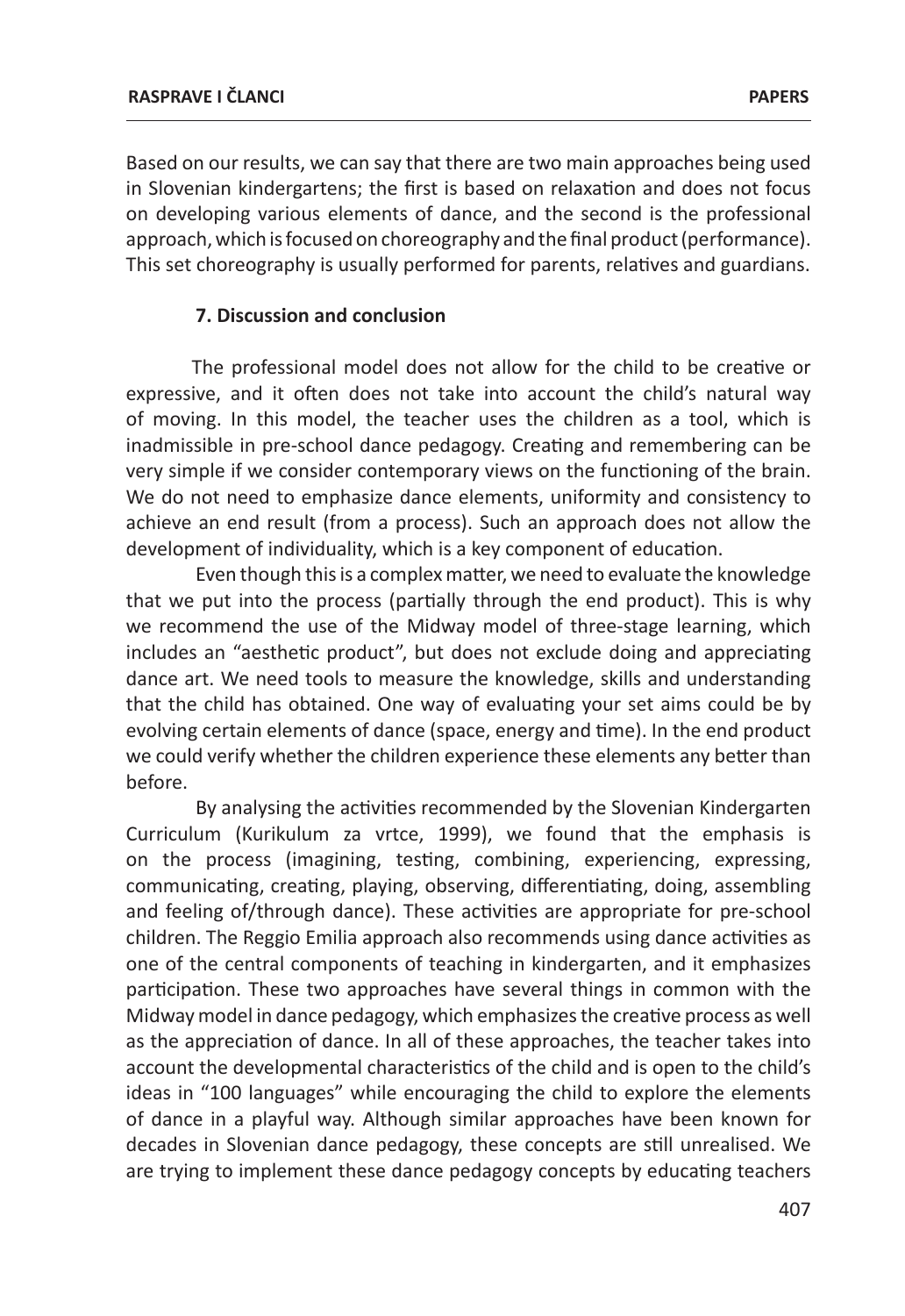formally at the Faculty of Education (programs of dance pedagogy have been in operation since 1949), organizing professional development seminars for teachers and dance pedagogy conferences, and presenting examples of good practice. Some research on the influence of guided creative movement activities in Slovenian kindergarten demonstrates impressive results on the creative thinking of children (and kindergarten teachers) (Kroflič, 1992, 2000). There are also many examples of good practice where kindergarten teachers have become receptive to children's creative expression and have thus evoked dance activities authentically created by the children.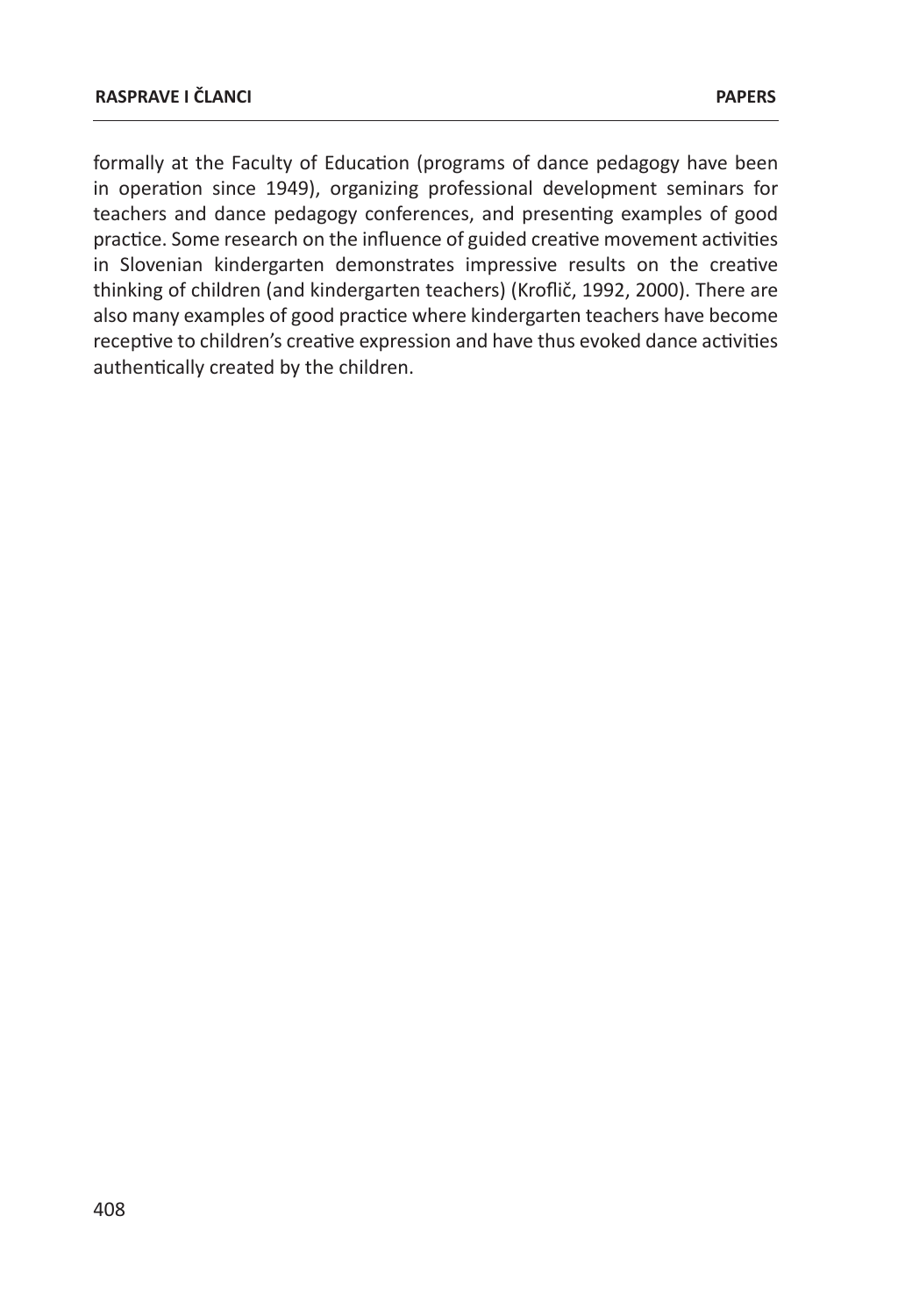#### **References**

- 1. Davies, M. (2003). Movement and Dance in Early Childhood. London: Paul Chapman Publishing.
- 2. Geršak, V. and Lenard, V. (2012). Vmesni model za izvajanje plesne umetnosti v vrtcu. Revija za elementarno izobraževanje. Vol. 5, no. 2/3, pp. 91-106.
- 3. Geršak, V. (2010). Ples kot ustvarjalni proces in medpodročno povezovanje: analiza stanja v slovenskih vrtcih. In: Pedagoški koncept Reggio Emilia in Kurikulum za vrtce: podobnosti v različnosti. Ljubljana: Pedagoška fakulteta, pp. 291–306.
- 4. Geršak, V. and Korošec, H. (2011). Umetnost– prostor otrokovega doživljanja in izražanja. In T. Devjak and M. Batistič Zorec (eds.), Prostop Reggio Emilia – izziv za slovenske vrtce: zbornik zaključne konferencepriročnik dobre prakse Ljubljana: Pedagoška fakulteta, pp. 67–87.
- 5. Harries, J., Astill, M. and Palfrey. E. (2009). Stepping Stones to Creativity. London: Practical Pre-School Books.
- 6. Kroflič, B. (1992). Ustvarjanje skozi gib. Ljubljana: Znanstveno in publicistično središče.
- 7. Kroflič, B. (2000). Teachers' professional development and developing the creativity of preschool children. In: ECER 2000. Edinburgh: EERA.
- 8. Kroflič, B. and Gobec, D. (1995). Igra-gib-ustvarjanje-učenje. Novo mesto: Pedagoška obzorja.
- 9. Kurikulum za vrtce (1999). Ljubljana: Ministrstvo za šolstvo in šport, Urad RS za šolstvo.
- 10. Malaguzzi, L. (1998). History, Ideas and Basic Philosophy (An Interview with Lella Gandini). In: The Hundred Languages of Children (Eds. Edwards, C. Gandini, L. and Forman, G.). Greenwich and London: Ablex Publishing Corporation, pp. 68-69.
- 11. Road Map for Arts Education. (13.9.2006). UNESCO. Accessed 24.5.2012, at http://portal.unesco.org/culture.
- 12. Sansom, A. (2015). Empowering encounters in New Zealand early childhood settings. In: Dance Education around the World. Perspectives on dance, young people and change. (Ed. Svendler Nielsen, C. and Burridge, S.). New York: Routledge, pp. 22-31.
- 13. Smith-Autard, J. (2002). The Art of Dance in Education. London: Methuen Drama.
- 14. Špoljar, K. (1999). Predšolska vzgoja v Reggio Emilii. Vzgoja in izobraževanje XXX 2.